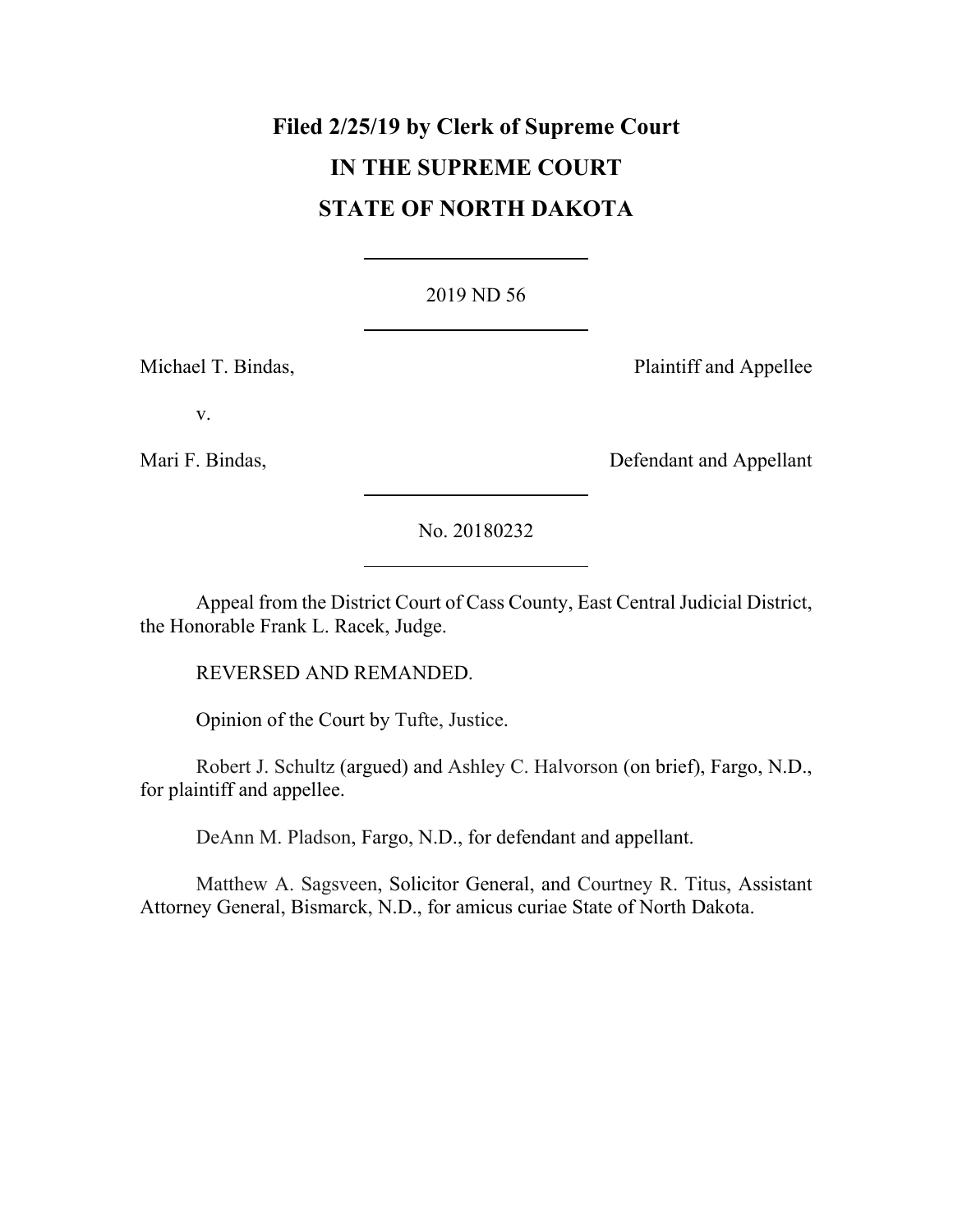## **Bindas v. Bindas [No. 20180232](http://www.ndcourts.gov/supreme-court/dockets/20180232)**

#### **Tufte, Justice.**

[¶1] Mari Bindas appeals from an order terminating Michael Bindas' spousal support obligation. We conclude the district court erred in terminating Mari Bindas' spousal support under N.D.C.C. § 14-05-24.1(3). We reverse and remand.

I

[¶2] Michael and Mari Bindas were married in 1984. In October 2009, Michael Bindas sued for divorce. The parties filed a marital termination agreement, agreeing to spousal support and distribution of the marital estate. The parties agreed Michael Bindas would pay spousal support to Mari Bindas in the amount of \$3,200 per month until she was 62 years old. The parties further agreed the spousal support would continue until the death of either party, Mari Bindas remarried, or the payment on February 1, 2023, had been made. The district court approved and adopted the parties' termination agreement in its order. In November 2009, a judgment was entered incorporating the parties' entire agreement.

[¶3] In January 2018, Michael Bindas moved to modify his spousal support obligation, arguing the spousal support should be terminated under N.D.C.C. § 14-05- 24.1(3) because Mari Bindas had been habitually cohabiting with her boyfriend for more than one year. He alleged Mari Bindas and her boyfriend purchased a home together in October 2014 and lived together for two years before purchasing the home. He also filed an affidavit and attached a copy of the warranty deed for Mari Bindas' home in support of his motion.

[¶4] Mari Bindas opposed the motion and requested the court award her attorney's fees and costs under N.D.C.C. § 28-26-01(2). She argued the motion should be denied because Michael Bindas did not provide evidence she is habitually cohabiting in a relationship analogous to marriage, N.D.C.C. § 14-05-24.1(3) does not apply because the parties specifically agreed about the circumstances under which the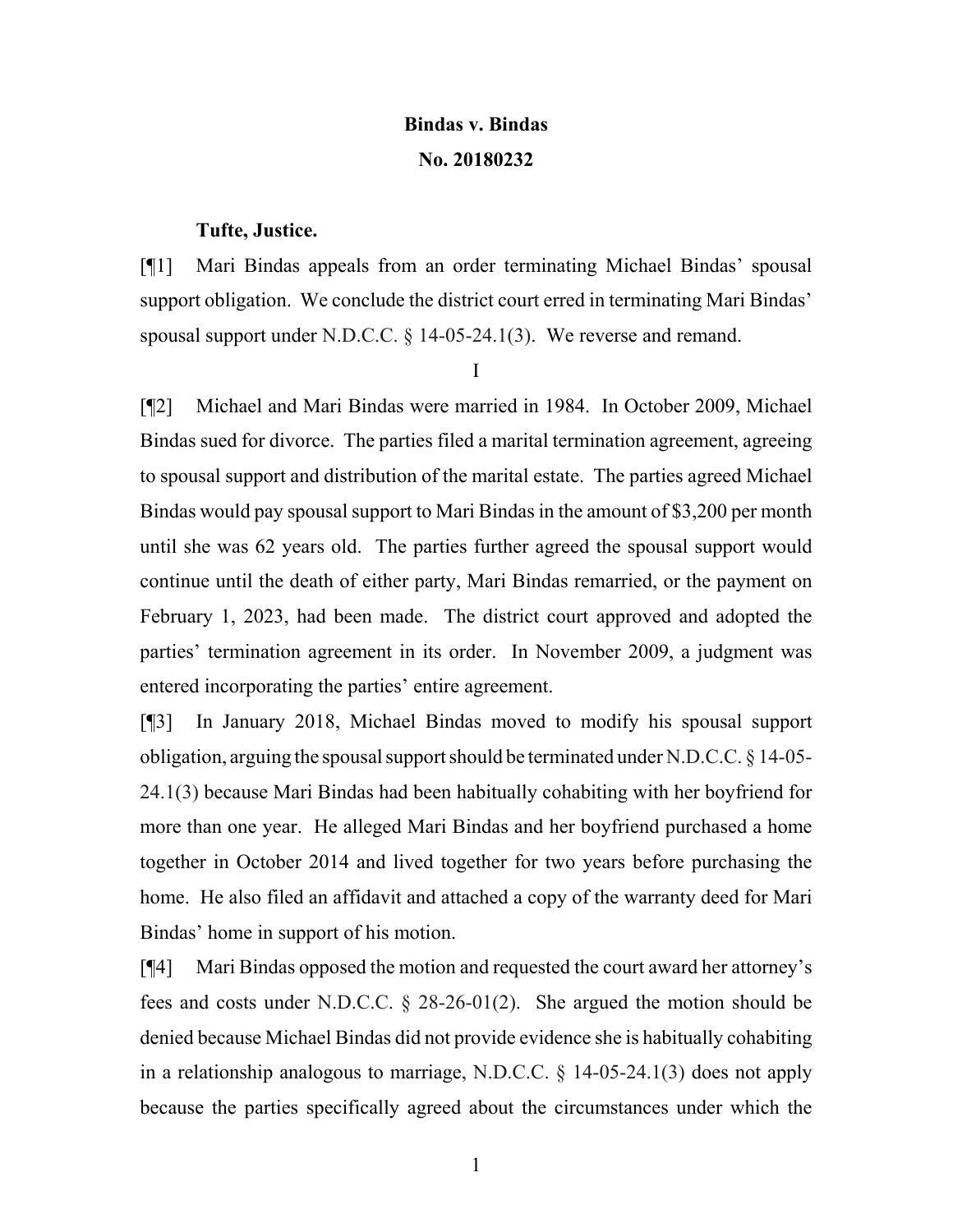spousal support obligation would terminate in their marital termination agreement, and the statute does not apply to rehabilitative awards of spousal support. Mari Bindas also filed an affidavit in support of her brief opposing the motion.

[¶5] After a hearing, the district court granted Michael Bindas' motion. The court stated N.D.C.C. § 14-05-24.1 provides spousal support shall be terminated when the receiving spouse has been habitually cohabiting with another individual in a relationship analogous to marriage for one year or more. The court found Mari Bindas has been cohabiting with her boyfriend since 2014, they have been dating since August 2012 and are in an exclusive relationship, they purchased a home together in 2014, and they share the bills related to the house. The court ordered Michael Bindas' spousal support obligation be terminated under N.D.C.C. § 14-05- 24.1(3). The court also denied Mari Bindas' request for attorney's fees.

II

[¶6] Mari Bindas argues the district court erred in terminating her spousal support under N.D.C.C. § 14-05-24.1(3). She contends there was not sufficient evidence the statutory requirements for termination had been met.

[¶7] Section 14-05-24.1, N.D.C.C., authorizes the district court to order and modify spousal support and also governs termination of support under certain circumstances, stating:

- 1. Taking into consideration the circumstances of the parties, the court may require one party to pay spousal support to the other party for a limited period of time in accordance with this section. The court may modify its spousal support orders.
- 2. Unless otherwise agreed to by the parties in writing, spousal support is terminated upon the remarriage of the spouse receiving support. Immediately upon remarriage, the spouse receiving support shall provide notice of the remarriage to the payor spouse at the last known address of the payor spouse.
- 3. Unless otherwise agreed to by the parties in writing, upon an order of the court based upon a preponderance of the evidence that the spouse receiving support has been habitually cohabiting with another individual in a relationship analogous to a marriage for one year or more, the court shall terminate spousal support.
- 4. Subsections 2 and 3 do not apply to rehabilitative spousal support.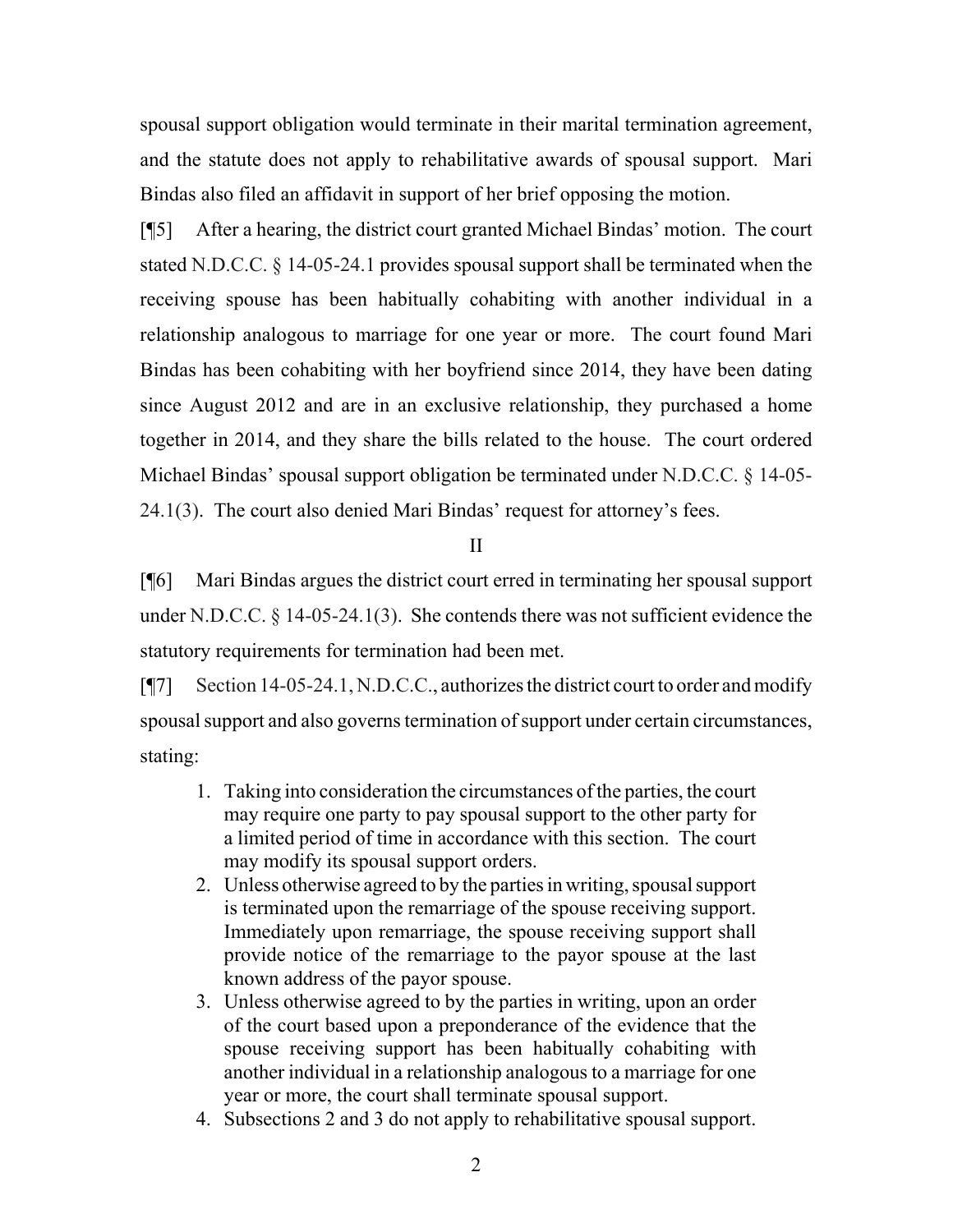Section 14-05-24.1, N.D.C.C., was amended in 2015 to add subsections 2, 3, and 4. 2015 N.D. Sess. Laws ch. 124,  $\S$  1. The current version of the statute became effective on August 1, 2015. *Id.* This Court previously held N.D.C.C. § 14-05- 24.1(3) applies to divorce judgments entered prior to the effective date of the recent amendments and it applies prospectively to cohabitation occurring after August 1, 2015. *Klein v. Klein*, [2016 ND 153,](http://www.ndcourts.gov/supreme-court/opinion/2016ND153) ¶ 12, [882 N.W.2d 296.](http://www.ndcourts.gov/supreme-court/opinion/882NW2d296)

[¶8] The district court found Mari Bindas has been cohabiting with her boyfriend since 2014, they began dating in August 2012, they are in an exclusive relationship, they purchased a home together in 2014, and they share various bills related to the house. The court found Mari Bindas has been habitually cohabiting with another individual in a relationship analogous to marriage for one year or more. The court found the spousal support is not rehabilitative spousal support and therefore the exception in N.D.C.C. § 14-05-24.1(4) did not apply and the support obligation should be terminated under N.D.C.C. § 14-05-24.1(3). Although Mari Bindas argued the statute did not apply because the parties agreed to the conditions under which the spousal support would terminate and cohabitation was not included as a condition of termination, the district court did not address that argument.

[¶9] On appeal, Mari Bindas argues N.D.C.C. § 14-05-24.1(3) states the court shall terminate spousal support upon cohabitation for more than one year "unless otherwise agreed to by the parties in writing." She contends the legislature included the language "unless otherwise agreed to by the parties" to exclude those situations where the parties reached a private agreement. She claims the statute does not apply in this case because she entered into a marital termination agreement with Michael Bindas, which was incorporated into the judgment, agreeing she should receive spousal support and the agreement specified conditions under which spousal support would terminate.

[¶10] Our standard for construing statutes is well established:

Statutory interpretation is a question of law, which is fully reviewable on appeal. *Nelson v. Johnson*, [2010 ND 23,](http://www.ndcourts.gov/supreme-court/opinion/2010ND23) ¶ 12, [778](http://www.ndcourts.gov/supreme-court/opinion/778NW2d773) [N.W.2d 773.](http://www.ndcourts.gov/supreme-court/opinion/778NW2d773) The primary purpose of statutory interpretation is to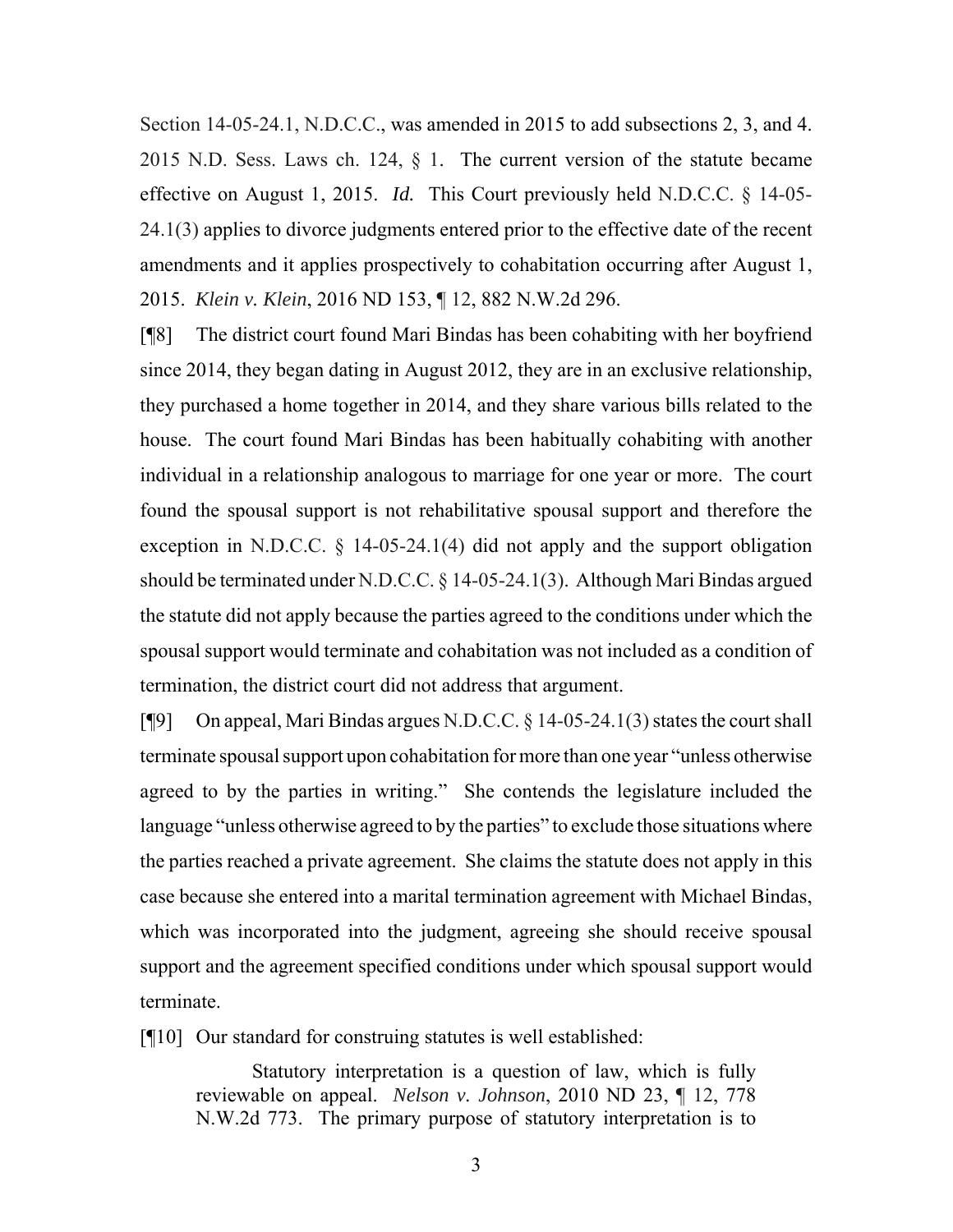determine the intention of the legislation. *In re Estate of Elken*, [2007](http://www.ndcourts.gov/supreme-court/opinion/2007ND107) [ND 107,](http://www.ndcourts.gov/supreme-court/opinion/2007ND107) ¶ 7, [735 N.W.2d 842.](http://www.ndcourts.gov/supreme-court/opinion/735NW2d842) Words in a statute are given their plain, ordinary, and commonly understood meaning, unless defined by statute or unless a contrary intention plainly appears. N.D.C.C. § 1-02-02. If the language of a statute is clear and unambiguous, "the letter of [the statute] is not to be disregarded under the pretext of pursuing its spirit." N.D.C.C. § 1-02-05. If the language of the statute is ambiguous, however, a court may resort to extrinsic aids to interpret the statute. N.D.C.C. § 1-02-39.

*Ferguson v. Wallace-Ferguson*, [2018 ND 122,](http://www.ndcourts.gov/supreme-court/opinion/2018ND122) ¶ 7, [911 N.W.2d 324](http://www.ndcourts.gov/supreme-court/opinion/911NW2d324) (quoting *Zajac v. Traill Cty. Water Res. Dist.*, [2016 ND 134,](http://www.ndcourts.gov/supreme-court/opinion/2016ND134) ¶ 6, [881 N.W.2d 666\).](http://www.ndcourts.gov/supreme-court/opinion/881NW2d666)

[¶11] Section 14-05-24.1(3), N.D.C.C., is not ambiguous. The plain language of the statute authorizes the court to terminate spousal support based solely on the receiving spouse's cohabitation unless otherwise agreed to by the parties in writing. "Otherwise" is defined as "[t]o the contrary; differently." *Black's Law Dictionary* 1276 (10th ed. 2014). If the parties have a contrary agreement in writing, the statute does not apply to terminate spousal support. The language "unless otherwise agreed to by the parties in writing" limits the application of the statute.

[¶12] We have generally held, "When a settlement agreement is merged into a judgment, the agreement is interpreted and enforced as a final judgment and not as a separate contract between the parties." *Silbernagel v. Silbernagel*, [2011 ND 140,](http://www.ndcourts.gov/supreme-court/opinion/2011ND140)  $\P$  11, [800 N.W.2d 320.](http://www.ndcourts.gov/supreme-court/opinion/800NW2d320) However, N.D.C.C. § 14-05-24.1(3) explicitly requires the court to consider the parties' agreement, in addition to the divorce judgment, if the parties have a written agreement about spousal support.

[¶13] In this case, Mari and Michael Bindas filed a marital termination agreement after Michael Bindas sued for divorce. The district court adopted the parties' agreement, and the entire agreement was incorporated into the judgment. The agreement addressed spousal support, and the relevant portion states:

Commencing the first day of the month after the sale of the homestead, and continuing on or before the first day of each month thereafter until Mari is 62 years of age, Mike shall pay to Mari the sum of Three Thousand Two Hundred Dollars (\$3,200) per month. Mike's spousal support payments shall continue until the death of either party, Mari's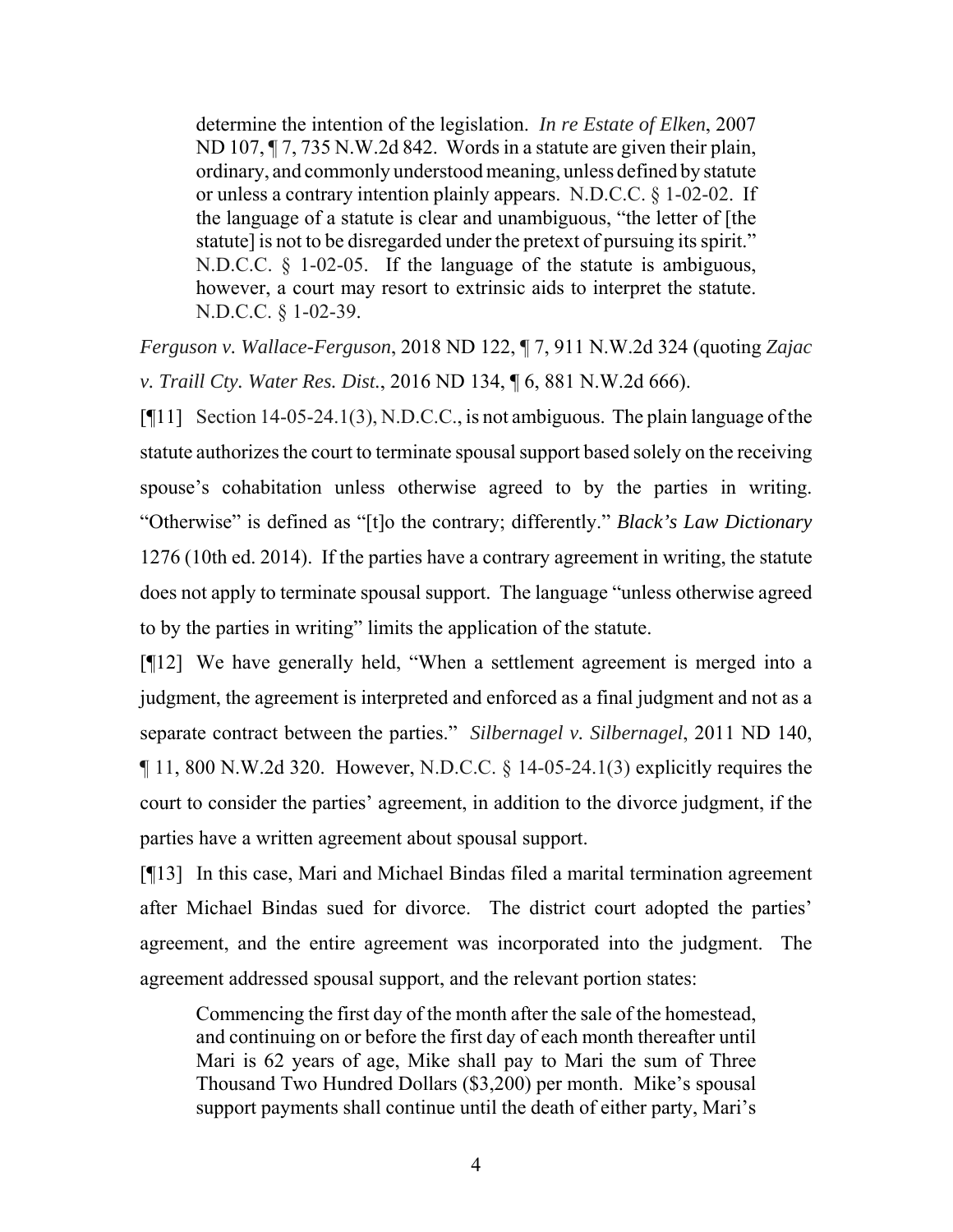remarriage, or until the payment due on February 1, 2023 has been made, whichever occurs sooner.

The agreement did not explicitly address whether the spousal support obligation would terminate upon Mari Bindas' cohabitation with another individual.

[¶14] This Court has long held, "the law of the land in existence at the time a contract is entered into forms a part of that contract the same as if it were expressly incorporated therein, and the obligations of the contract are determined by the law in force at the time it is made." *Lillethun v. Tri-County Elec. Co-op., Inc.*, [152 N.W.2d](http://www.ndcourts.gov/supreme-court/opinion/152NW2d147) [147,](http://www.ndcourts.gov/supreme-court/opinion/152NW2d147) 150 (N.D. 1967); *see also First Interstate Bank of Fargo, N.A. v. Larson*, [475](http://www.ndcourts.gov/supreme-court/opinion/475NW2d538) [N.W.2d 538,](http://www.ndcourts.gov/supreme-court/opinion/475NW2d538) 545 (N.D. 1991); *Schue v. Jacoby*, [162 N.W.2d 377,](http://www.ndcourts.gov/supreme-court/opinion/162NW2d377) 382 (N.D. 1968); *Blakemore v. Cooper*, 15 N.D. 5, 14, 106 N.W. 566, 569 (1905) (citing *United States v. Quincy*, 71 U.S. 535 (1866)); *see also* 11 *Williston on Contracts* §§ 30:19, 30:23 (4th ed. 2018). When the parties reached their agreement in 2009, this Court had previously held "cohabitation cannot be the sole basis for termination of spousal support at least where cohabitation is not included as a condition for termination in the divorce decree." *Cermak v. Cermak*, [1997 ND 187,](http://www.ndcourts.gov/supreme-court/opinion/1997ND187) ¶ 14, [569 N.W.2d 280.](http://www.ndcourts.gov/supreme-court/opinion/569NW2d280) 

[¶15] In their written agreement, Mari and Michael Bindas did not include cohabitation as a condition that would terminate the spousal support. Our law at that time was as stated in *Cermak*. The termination agreement did not explicitly contradict the background law that cohabitation alone may not be a basis to terminate spousal support. As a result, the effect of the agreement is that cohabitation is not by itself sufficient to terminate spousal support.

[¶16] Because the parties' written agreement satisfies the "[u]nless otherwise agreed to by the parties in writing" exception to N.D.C.C.  $\S$  14-05-24.1(3), the statute does not require termination of Mari Bindas' spousal support upon a finding of cohabitation. We conclude the district court erred in granting Michael Bindas' motion to modify spousal support and misapplied the law by concluding it was required to terminate the spousal support under N.D.C.C.  $\S$  14-05-24.1(3).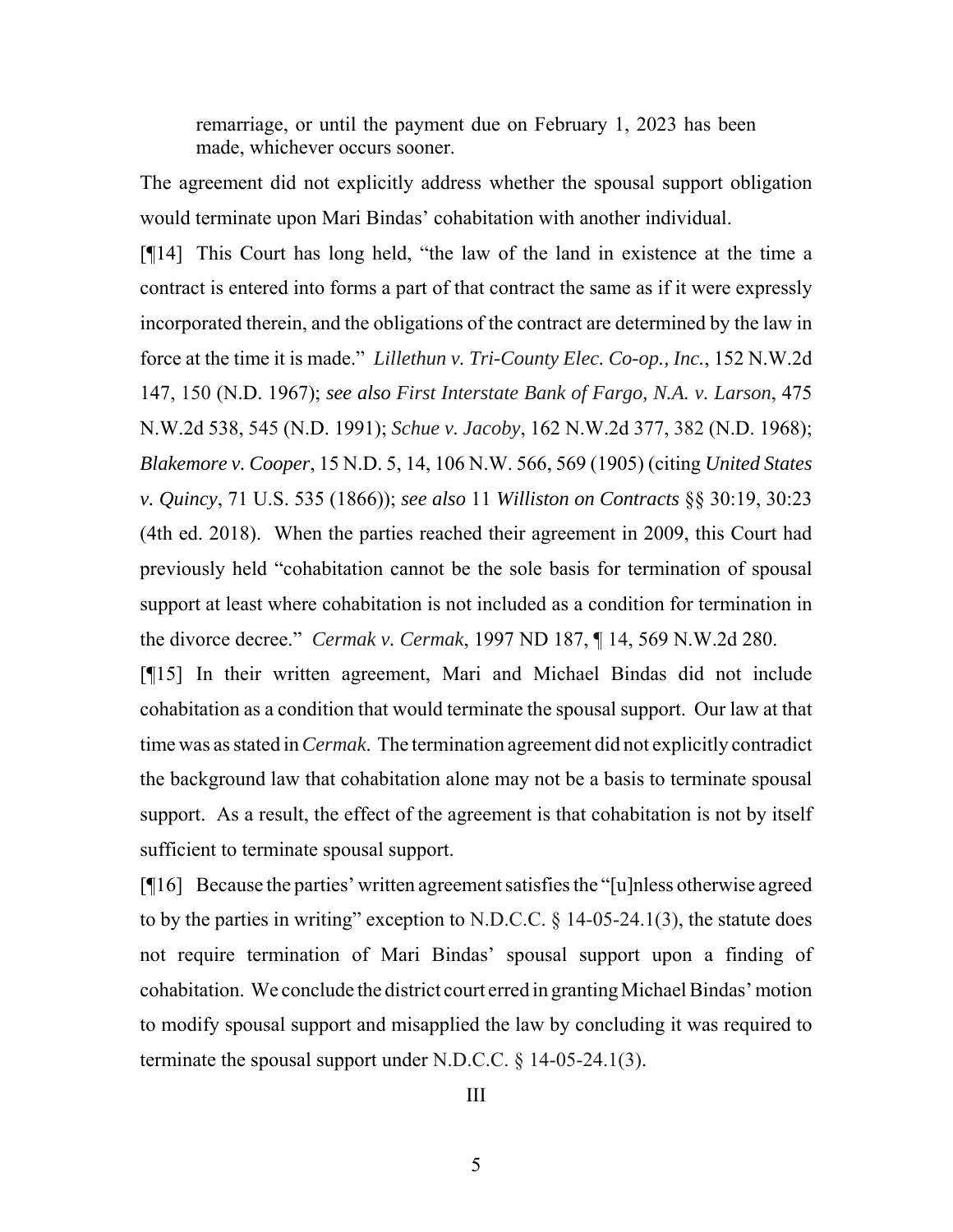[¶17] Mari Bindas argues the district court erred by denying her motion for attorney's fees. She contends the court had discretion under N.D.C.C. § 14-05-23 to award attorney's fees in a divorce proceeding and the court did not apply the correct legal standard before denying her request.

[¶18] Mari Bindas requested attorney's fees under N.D.C.C. § 28-26-01(2) in her response to Michael Bindas' motion. Section 28-26-01, N.D.C.C., allows the court to award attorney's fees for frivolous claims. We will not reverse a court's decision on attorney's fees on appeal unless the court abused its discretion. *Cermak*, [1997 ND](http://www.ndcourts.gov/supreme-court/opinion/1997ND187) [187,](http://www.ndcourts.gov/supreme-court/opinion/1997ND187) ¶ 20, [569 N.W.2d 280.](http://www.ndcourts.gov/supreme-court/opinion/569NW2d280) Mari Bindas did not request attorney's fees under N.D.C.C. § 14-05-23 before the district court. Michael Bindas' motion was not frivolous, and the court did not abuse its discretion denying the request for fees under N.D.C.C. § 28-26-01(2). The court may revisit whether attorney's fees are appropriate on remand.

#### IV

[¶19] We have considered the parties' remaining arguments and issues and consider them to be either without merit or unnecessary to our decision. We reverse the district court's order and remand for further proceedings.

[¶20] Jerod E. Tufte Daniel J. Crothers Jon J. Jensen William A. Herauf, D.J. Gerald W. VandeWalle, C.J.

[¶21] The Honorable William A. Herauf, D.J., sitting in place of McEvers, J., disqualified.

#### **Crothers, Justice, specially concurring.**

[¶22] I agree with and have signed the majority opinion. I write separately to explain a result that looks opposite of that directed under the statute.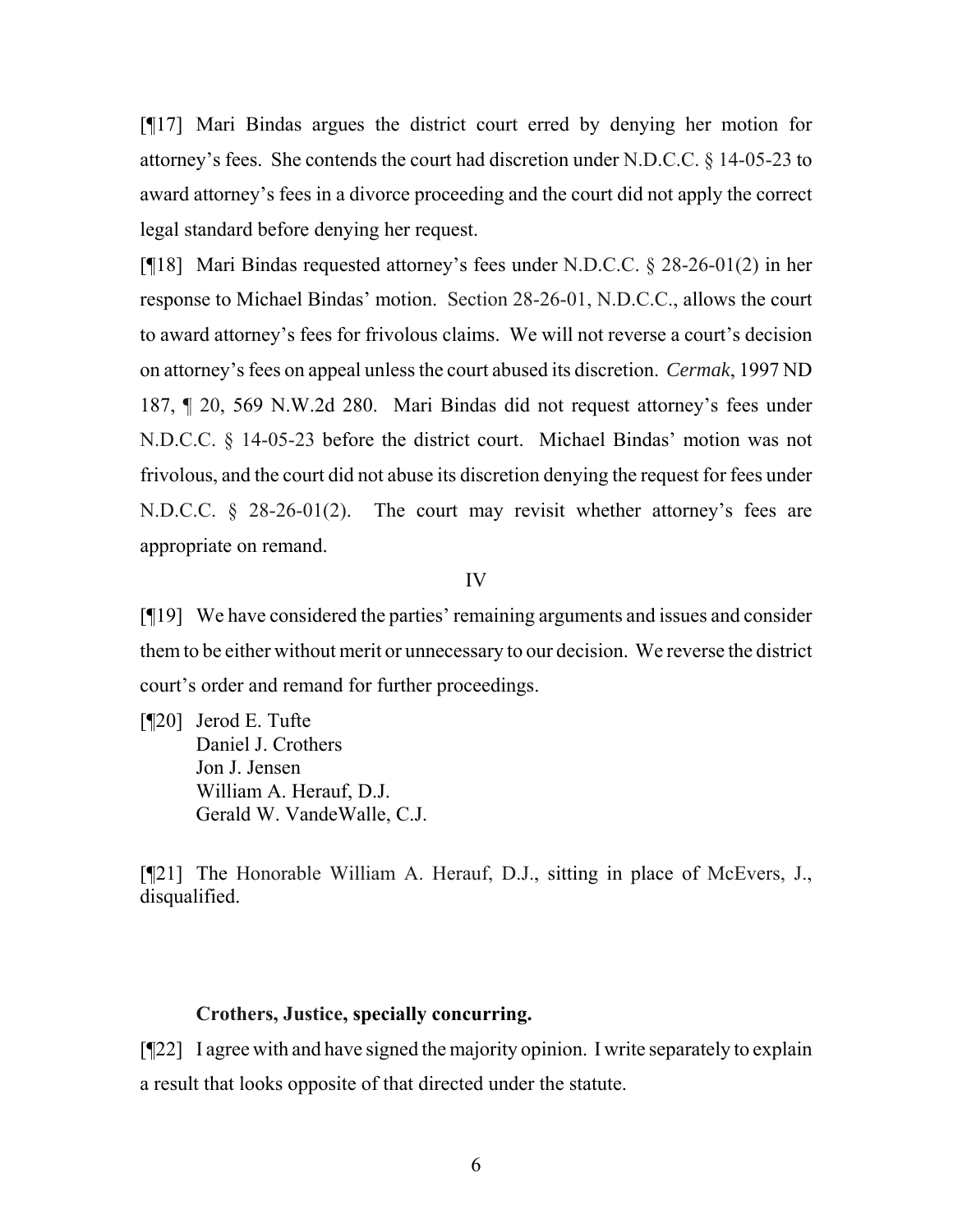[¶23] Section 14-05-24.1(3), N.D.C.C., authorizes a court to terminate permanent spousal support upon finding "the spouse receiving support has been habitually cohabiting with another individual in a relationship analogous to a marriage for one year or more." Spousal support is terminable upon cohabitation "[u]nless otherwise agreed to by the parties in writing." *Id.* In other words, after the effective date of this statute a court must terminate spousal support upon finding cohabitation by the receiving party unless the parties agree in writing that support continues notwithstanding cohabitation.

[¶24] Unlike the result directed by the statute, we conclude here that spousal support does not terminate because the written agreement and resulting judgment did not say it terminates upon cohabitation. We reach that holding because the parties' written agreement did not say support terminates upon cohabitation. *Majority opinion*, at  $\P$  16.

[¶25] Section 14-05-24.1(3), N.D.C.C., became effective on August 1, 2015. The statute does not apply to conduct occurring prior to its effective date. *Klein v. Klein*, [2016 ND 153,](http://www.ndcourts.gov/supreme-court/opinion/2016ND153) ¶ 12, [882 N.W.2d 296.](http://www.ndcourts.gov/supreme-court/opinion/882NW2d296) Any disqualifying conduct of the party receiving support must occur after August 1, 2015. *Id.* However, we must apply the "otherwise agreed to by the parties in writing" part of the law to the couple's agreement no matter when it was made. These unique facts present a situation where the language from the 2009 divorce must be used to determine compliance with the 2015 law, even though the 2015 law was not retroactive.

[¶26] The divorce in this case was finalized in 2009. In 2009 North Dakota law said cohabitation did not terminate spousal support. *Majority opinion*, at ¶ 14. Therefore, the 2009 agreement and resulting judgment which were silent on spousal support did not alter "the law of the land" that spousal support continued even if the receiving party was cohabitating. *Id.* Section 14-05-24.1(3), N.D.C.C., changed the "law of the land" in 2015 when spousal support could be terminated for cohabitation.

[¶27] Section 14-05-24.1(3), N.D.C.C., did not retroactively change the legal impact of the parties' 2009 written agreement made under then-existing law. Therefore, the